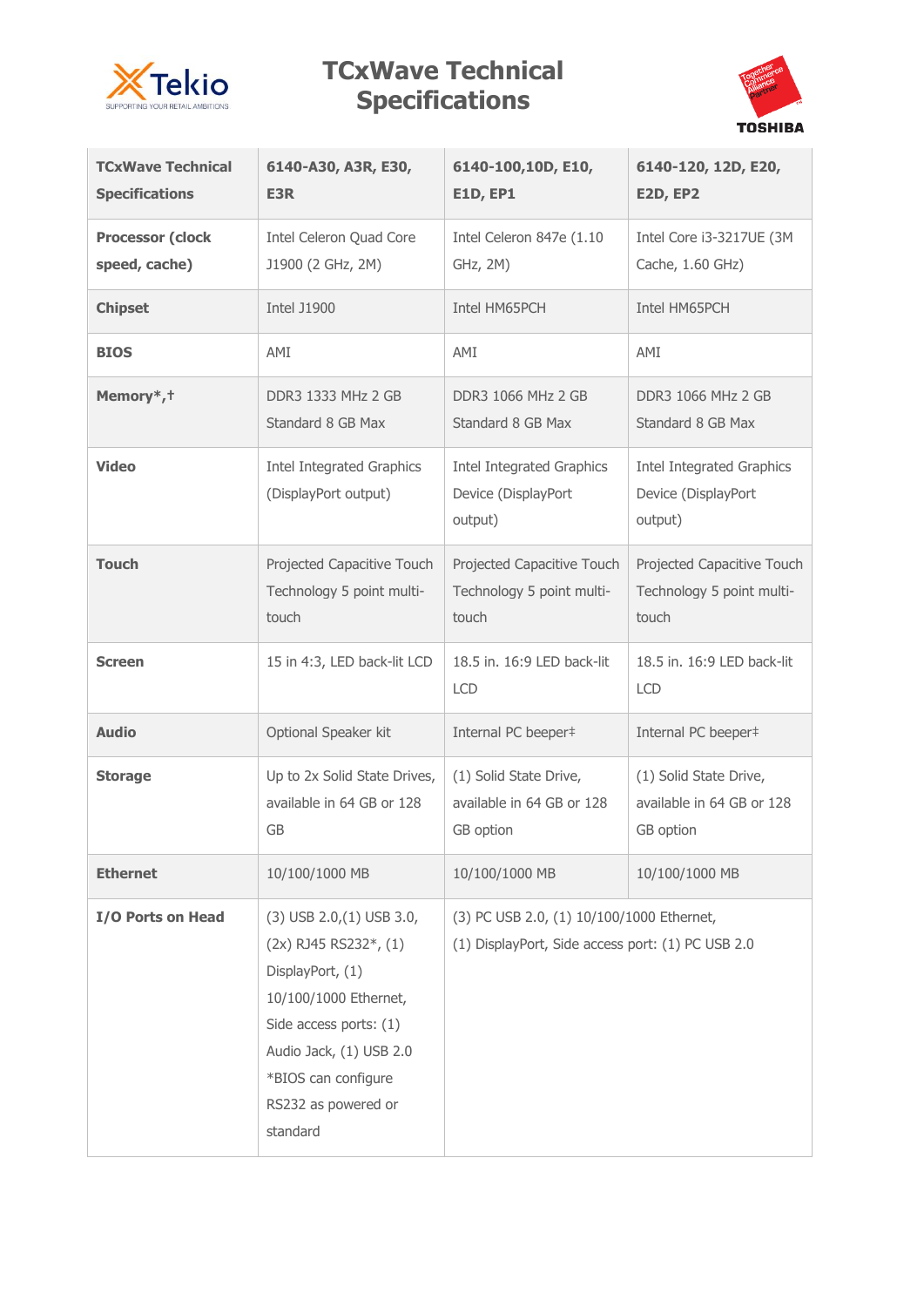| I/O Ports on<br><b>Dockable Base</b>                                 |                                     | (1) 24 V Powered USB 2.0, (3) 12 V Powered USB 2.0, (3) PC USB 2.0, (1)<br>10/100/1000 Ethernet, (1) DisplayPort |                                                                                                                                                           |                                                                                                                                                                                                                                                                                         |                                                                                                                                 |                                                                                                           |        |
|----------------------------------------------------------------------|-------------------------------------|------------------------------------------------------------------------------------------------------------------|-----------------------------------------------------------------------------------------------------------------------------------------------------------|-----------------------------------------------------------------------------------------------------------------------------------------------------------------------------------------------------------------------------------------------------------------------------------------|---------------------------------------------------------------------------------------------------------------------------------|-----------------------------------------------------------------------------------------------------------|--------|
| I/O Ports on optional<br><b>POS Hub</b>                              |                                     | 1) 24 V Powered USB 2.0, (1) 24 V Cash Drawer Port, (4) 12 V Powered USB 2.0                                     |                                                                                                                                                           |                                                                                                                                                                                                                                                                                         |                                                                                                                                 |                                                                                                           |        |
| <b>Optional integrated</b><br>I/O                                    |                                     | iButton (plugs into side<br>USB access)<br>$2x20^*$ , MSR $*$ ,<br>selected                                      | * Additional USB 2.0 port<br>included on module if one<br>or both of these options                                                                        | 2x20*, MSR*<br>*Additional USB 2.0 port included on module if one or<br>both of these options selected                                                                                                                                                                                  |                                                                                                                                 |                                                                                                           |        |
| <b>Trusted Platform</b><br><b>Module (TPM)</b>                       |                                     | <b>No</b>                                                                                                        |                                                                                                                                                           | This system contains a TPM module. The function of the<br>module is only for safe storage of the data that is<br>needed for authentication and protection against<br>unauthorized access. Algorithms are, AES, symmetric,<br>key length 128 bit, and RSA, key length 512-2048 bit       |                                                                                                                                 |                                                                                                           |        |
| <b>Supported Operating</b><br><b>Systems</b><br>$32$ -bit)<br>64-bit |                                     | Windows Embedded<br>(64-bit and 32-bit)                                                                          | POSReady 7 (64-bit and<br>Windows Embedded 8.1<br>Industry Pro Retail 64-bit<br>Windows 7 Professional<br>Windows 8.1 Professional                        | Windows 7 (64-bit and 32-bit), POSReady 7, POSReady<br>2009, 4690 Version 6.4 Enhanced<br>Windows Embedded 8.1 Industry Pro Retail 64-bit<br>Windows 8.1 Professional 64-bit<br>Windows 8.1 Pro 64-bit<br>SUSE® LINUX Enterprise Desktop 11 for x86 Service<br>Pack 3 for SUSE® SLED 11 |                                                                                                                                 |                                                                                                           |        |
| <b>Preloads</b>                                                      |                                     | Microsoft preloaded on<br>E30, E3R<br>Choice of POSReady 7,<br>Windows $7 * 64$ -bit is<br>standard              |                                                                                                                                                           | Microsoft preloaded on<br>E10, E1D, EP1 Choice of<br>32-bit POSReady 2009,<br>POSReady 7, or Windows<br>7                                                                                                                                                                               |                                                                                                                                 | Microsoft preloaded on<br>E20, E2D, EP2 Choice of<br>32-bit POSReady 2009,<br>POSReady 7, or Windows<br>7 |        |
| <b>Warranty</b>                                                      |                                     | A30 and E30 models<br>provide 1 year Depot<br>warranty<br>A3R and E3R models<br>Repair Warranty                  | 10D and E1D models<br>provide 1 year Depot<br>warranty<br>100, E10, and EP1 models<br>provide 1 year On Site<br>provide 1 year On Site<br>Repair Warranty |                                                                                                                                                                                                                                                                                         | 12D and E2D models<br>provide 1 year Depot<br>Warranty<br>120, E20, and EP2 models<br>provide 1 year On Site<br>Repair warranty |                                                                                                           |        |
| <b>Models</b>                                                        | <b>TCxWave</b><br><b>Dimensions</b> |                                                                                                                  | <b>Height</b>                                                                                                                                             |                                                                                                                                                                                                                                                                                         | Width                                                                                                                           | <b>Depth</b>                                                                                              | Weight |